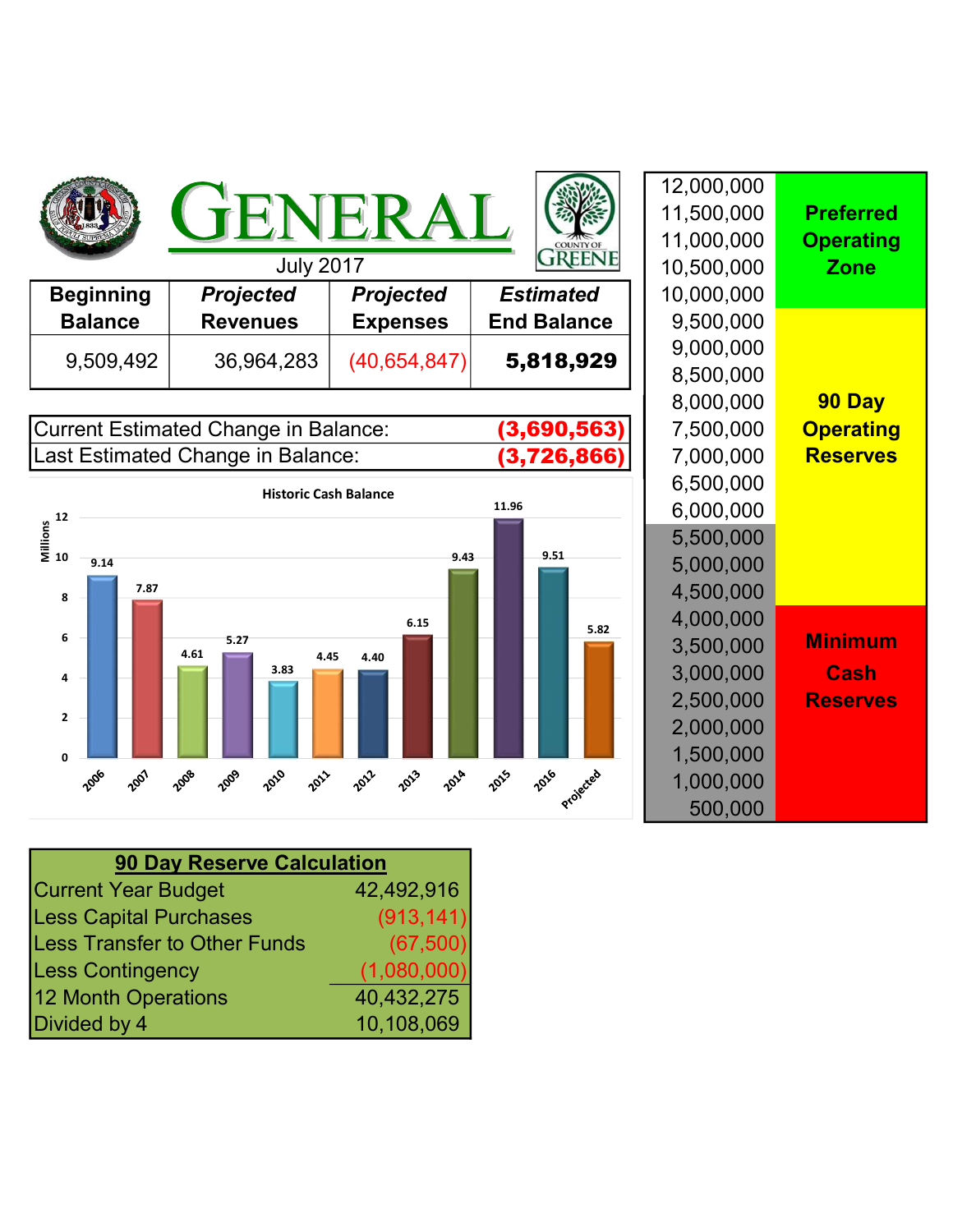| <b>GENERAL FUND</b>         |                 |                       |                       |          |
|-----------------------------|-----------------|-----------------------|-----------------------|----------|
| <b>REVENUE</b>              | July            | Change In             | Projection            |          |
| <b>July, 2017</b>           | <b>Year End</b> | Projection            | <b>Better (Worse)</b> |          |
|                             | Projection      | <b>Better (Worse)</b> | Than Adj. Budget      |          |
| Sales Tax                   | 13,242,000      | 0                     | (171, 500)            | $-1.3%$  |
| <b>Property Taxes</b>       | 6,198,208       | 1,486                 | (122, 754)            | $-1.9%$  |
| <b>Other Taxes</b>          | 847,097         | (17, 811)             | (133, 403)            | $-13.6%$ |
| <b>Sheriff Fees</b>         | 7,258,843       | 965,981               | (1, 141, 638)         | $-13.6%$ |
| Collector's Comm.           | 3,276,337       | 4,707                 | 48,331                | 1.5%     |
| <b>Recorder Fees</b>        | 1,134,000       | 0                     | (2,500)               | $-0.2%$  |
| <b>Bidg &amp; Planning</b>  | 890,700         | $\Omega$              | (44, 200)             | $-4.7%$  |
| Pub. Admin Fees             | 309,133         | 79,133                | (60, 867)             | $-16.5%$ |
| <b>Other Fees</b>           | 1,085,457       | (16, 047)             | 59,101                | 5.8%     |
| <b>IGrants</b>              | 2,574,646       | (3, 974)              | 51,670                | 2.0%     |
| <b>Interest</b>             | 325,653         | 1,871                 | 1,653                 | 0.5%     |
| <b>Other Rev &amp; Trfs</b> | 985,668         | (489, 953)            | (616, 880)            | $-38.5%$ |
| Finance Comm Adj            | (1, 163, 458)   | (1, 215, 850)         | (1, 163, 458)         | 0.0%     |
| <b>Total</b>                | 36,964,283      | (690, 456)            | (3, 296, 445)         | $-8.2%$  |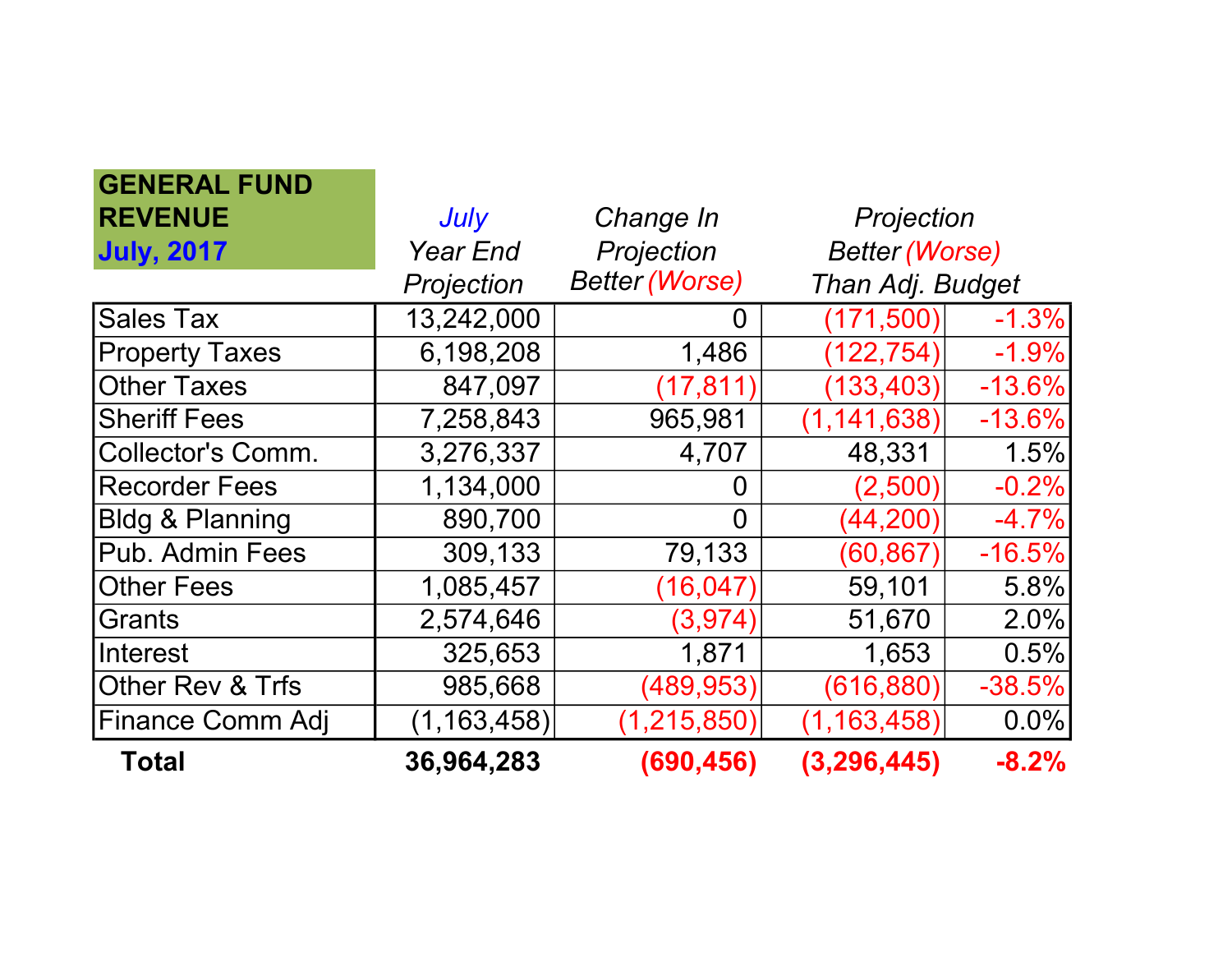## GENERAL FUND EXPENDITURES July Change

| <b>EXPENDITURES</b>               | July       | Change                | Projection            |          |
|-----------------------------------|------------|-----------------------|-----------------------|----------|
| <b>July, 2017</b>                 | Year End   | In Projection         | <b>Better (Worse)</b> |          |
|                                   | Projection | <b>Better (Worse)</b> | <b>Than Budget</b>    |          |
| <b>Circuit Courts &amp; Clerk</b> | 1,767,847  | 21,300                | 97,138                | 5.2%     |
| <b>Juvenile</b>                   | 3,960,582  | 67,384                | 463,982               | 10.5%    |
| <b>Prosecuting Attorney</b>       | 3,847,759  | 29,035                | 66,810                | 1.7%     |
| <b>Sheriff</b>                    | 5,568,158  | 3,590                 | (59,088)              | $-1.1%$  |
| Jail                              | 8,742,507  | 3,221                 | (17, 412)             | $-0.2%$  |
| Collector                         | 596,907    | (7, 318)              | 27,389                | 4.4%     |
| <b>County Clerk</b>               | 705,872    | 2,998                 | 53,069                | 7.0%     |
| <b>Finance Departments</b>        | 731,379    | (2, 575)              | 16,528                | 2.2%     |
| <b>Public Administrator</b>       | 443,990    | 12,270                | 12,434                | 2.7%     |
| Recorder                          | 415,929    | 0                     | (20, 052)             | $-5.1%$  |
| <b>County Commission</b>          | 444,222    | 3,130                 | (17, 447)             | $-4.1%$  |
| <b>Human Resources</b>            | 250,209    | 2,111                 | 5,313                 | 2.1%     |
| Purchasing                        | 197,670    | (838)                 | (743)                 | $-0.4%$  |
| <b>General Services</b>           | 230,473    | (2, 387)              | 4,996                 | 2.1%     |
| <b>Pre-Trial</b>                  | 231,137    | 41                    | 923                   | 0.4%     |
| <b>Information Systems</b>        | 2,144,090  | (2, 157)              | 146,672               | 6.4%     |
| <b>Emergency Mgmt</b>             | 710,946    | (486)                 | 48,820                | 6.4%     |
| <b>Resource Mgmt</b>              | 1,561,032  | 13,572                | (23, 136)             | $-1.5%$  |
| <b>Building Operations</b>        | 1,204,420  | 16,102                | 6,700                 | 0.6%     |
| <b>Vehicle Operations</b>         | 455,527    | (966)                 | 67,123                | 12.8%    |
| <b>Utilities</b>                  | 800,461    | 2,147                 | (57, 461)             | $-7.7%$  |
| Non-Departmental                  | 2,834,069  | (26, 261)             | (23, 534)             | $-0.8%$  |
| <b>Public Information</b>         | 61,799     | 2,212                 | 898                   | 1.4%     |
| <b>Supplement LEST 1</b>          | 362,589    | 246,561               | 319,312               | 46.8%    |
| <b>Debt Service</b>               | 2,625,875  | 0                     | (601, 766)            | $-29.7%$ |
| <b>Cox Tower Project</b>          | 260,000    | (21, 696)             | (260,000)             | N/A      |
| Contingency                       |            |                       | 1,080,000             | 100.0%   |
| <b>Finance Comm Adj</b>           | (500, 600) | 365,769               | 500,600               | 0.0%     |
| <b>TOTALS</b>                     | 40,654,847 | 726,758               | 1,838,070             | 4.3%     |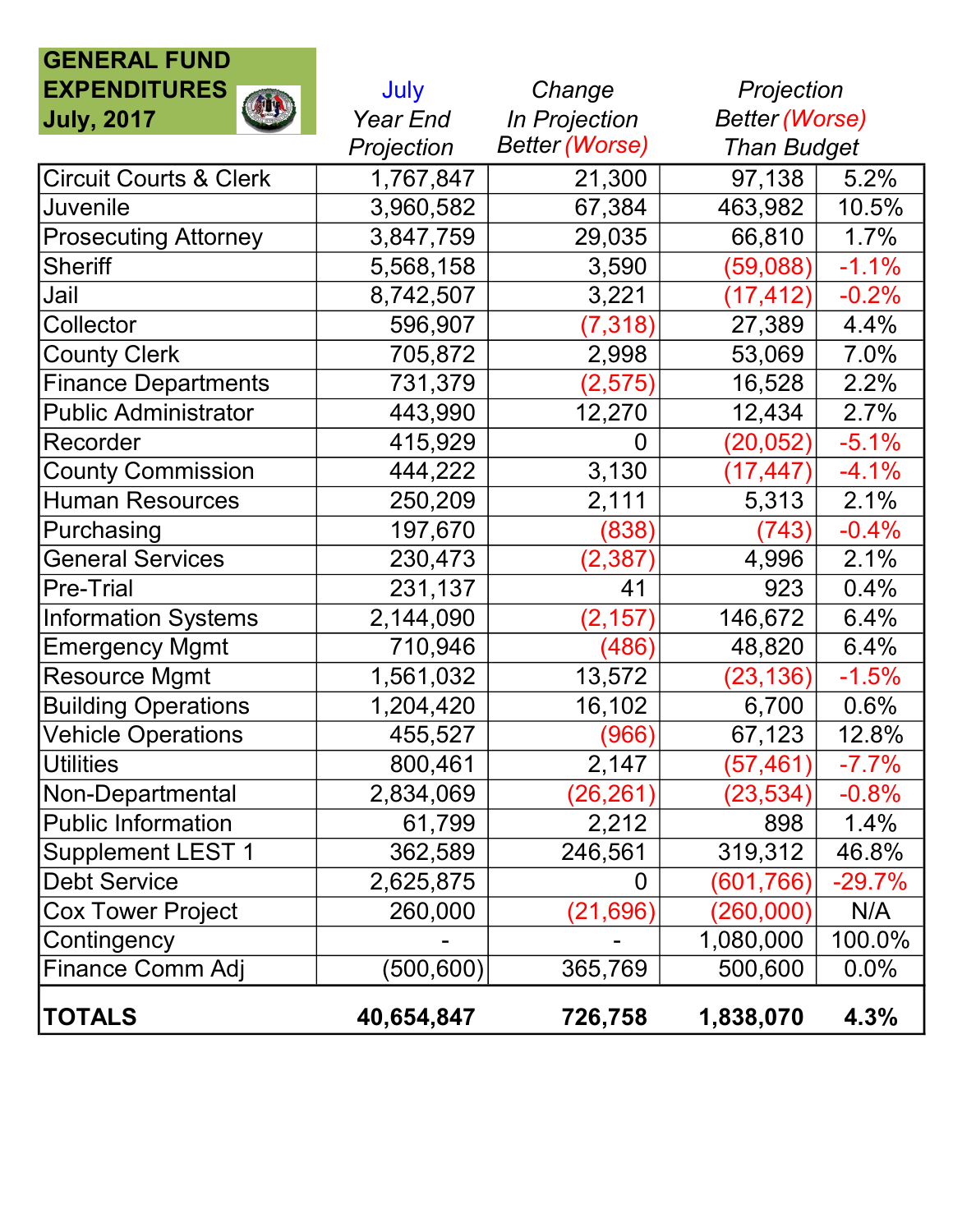





| <b>Beginning</b> | <b>Projected</b> | <b>Projected</b> | <b>Estimated</b>   | 4,000,000 | <b>Preferred</b> |
|------------------|------------------|------------------|--------------------|-----------|------------------|
| <b>Balance</b>   | <b>Revenues</b>  | <b>Expenses</b>  | <b>End Balance</b> | 3,750,000 | <b>Operating</b> |
|                  |                  |                  | 3,928,929          | 3,500,000 | <b>Zone</b>      |
| 3,846,262        | 2,178,508        | (2,095,841)      |                    | 3,250,000 |                  |

| <b>Expenditures:</b>  | Current    | Change in  | <b>Better (Worse)</b> | 2,750,000 |
|-----------------------|------------|------------|-----------------------|-----------|
| Category              | Projection | Projection | Than Adj Budget       | 2,500,000 |
| <b>Personnel</b>      | 1,391,202  | 27,915     | 55,336                | 2,250,000 |
| <b>Operations</b>     | 340,638    | (477)      | 2,332                 | 2,000,000 |
| Capital & Equip.      | 364,000    |            | 0                     | 1,750,000 |
|                       |            |            |                       | 1,500,000 |
| <b>Revenue:</b>       |            |            |                       | 1,250,000 |
| <b>State Revenue</b>  | 390,048    |            | $\overline{0}$        | 1,000,000 |
| <b>County Revenue</b> | 1,788,460  | (5,000)    | 25,000                | 750,000   |

| 4,250,000                     |  |
|-------------------------------|--|
|                               |  |
| 4,000,000<br><b>Preferred</b> |  |
| 3,750,000<br><b>Operating</b> |  |
| 3,500,000<br><b>Zone</b>      |  |
| 3,250,000                     |  |
| 3,000,000                     |  |
| 2,750,000                     |  |
| 2,500,000                     |  |
| 2,250,000                     |  |
| 2,000,000                     |  |
| 1,750,000                     |  |
| 1,500,000                     |  |
| 1,250,000                     |  |
| 1,000,000                     |  |
| 750,000                       |  |
| 500,000<br>90 Day             |  |
| <b>Reserves</b><br>250,000    |  |

5,000,000

4,750,000

**July, 2017**